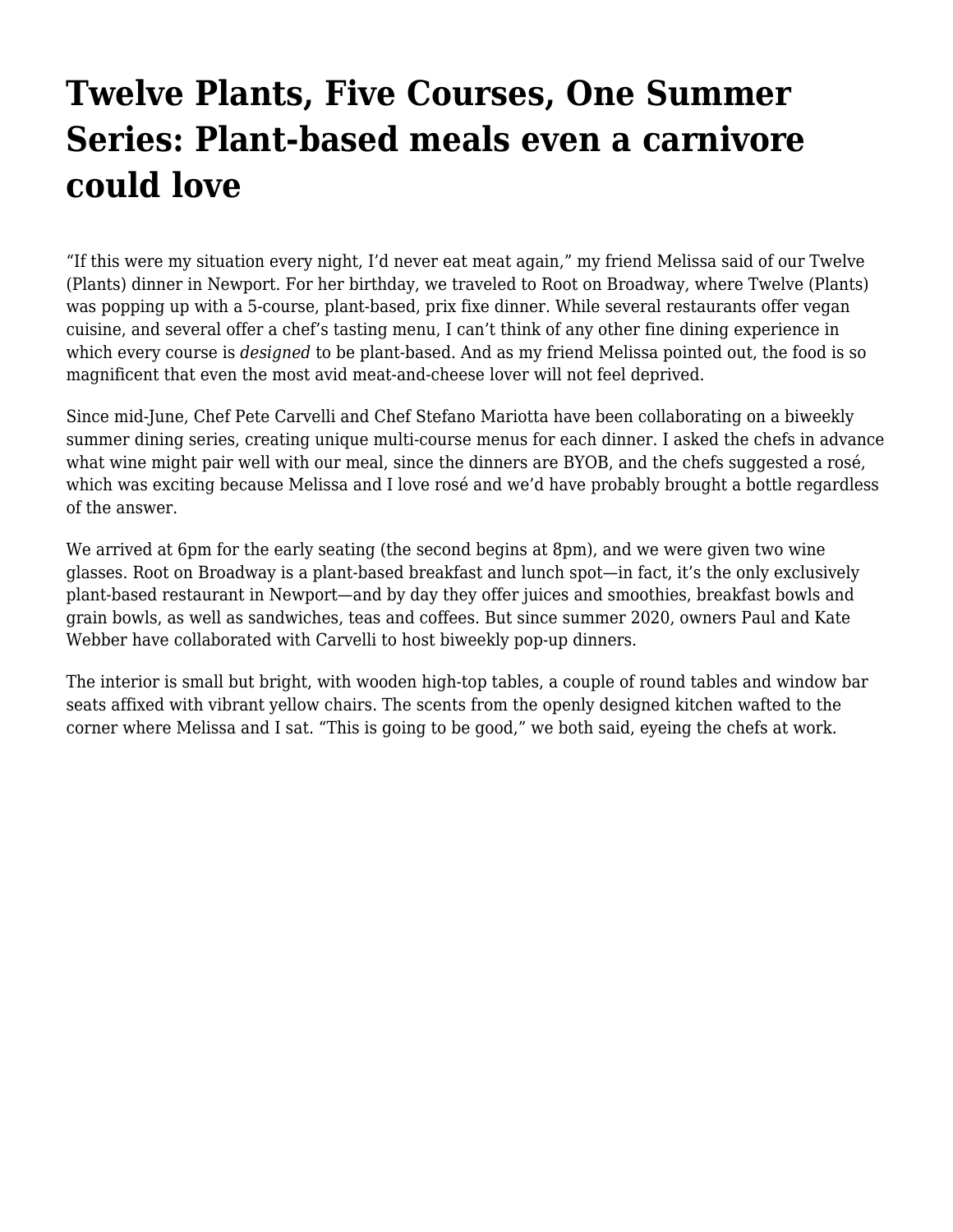

We began with an *amuse bouche*: a chickpea panisse with beet "ketchup" and garlic aioli. This chickpea fritter shaped like a French fry was perfectly crisp on the outside and soft on the inside. Although I'm not keen on "regular" ketchup, I would buy bottles of this beet version. It was sweet, but not in an artificial way.

Along with the panisse was a cubed watermelon "sashimi," topped with avocado purée and served over a bed of toasted panko. Neither Melissa nor I could understand how roasted watermelon could adopt the *exact* same texture as sashimi; this is a culinary feat of mystical proportions.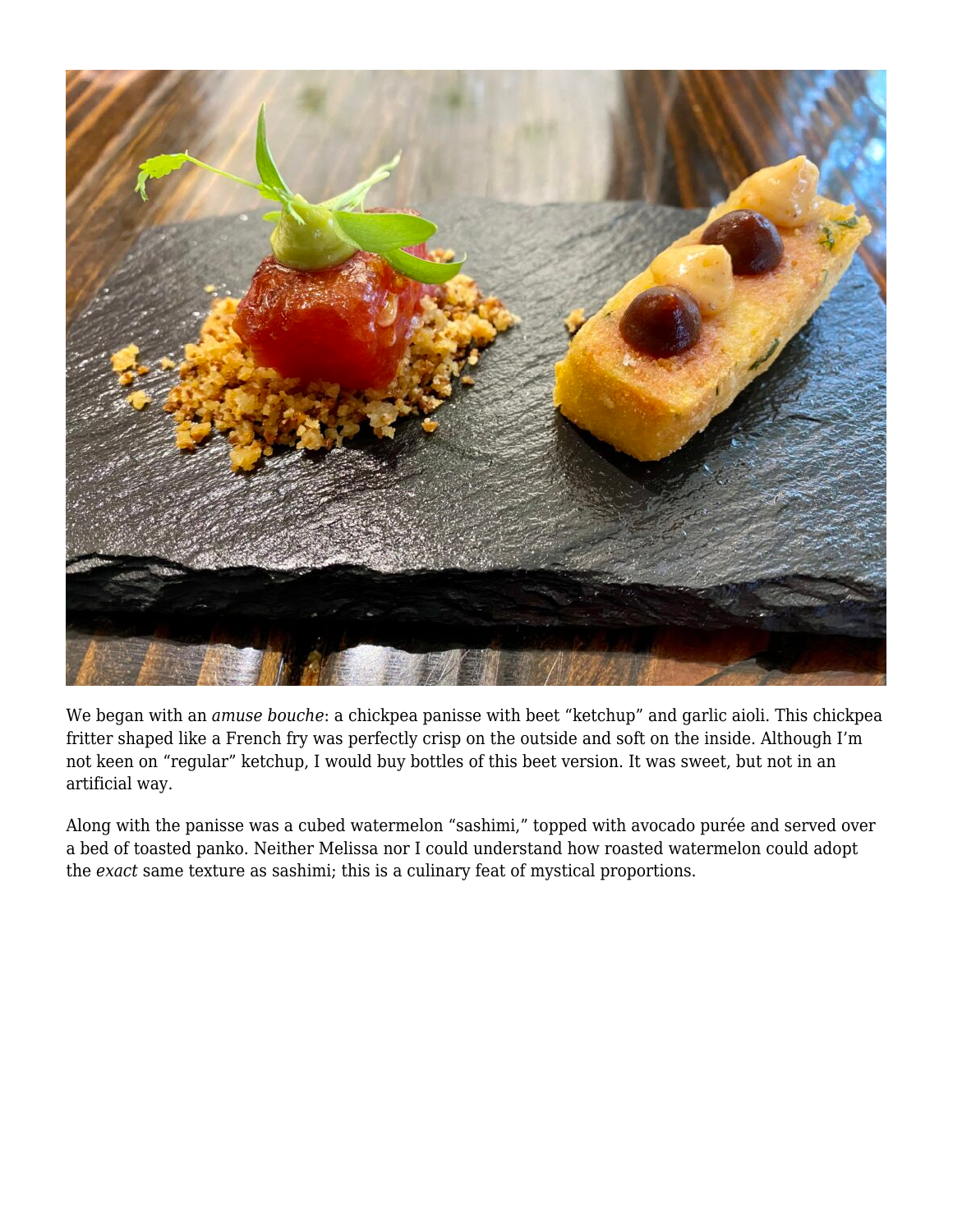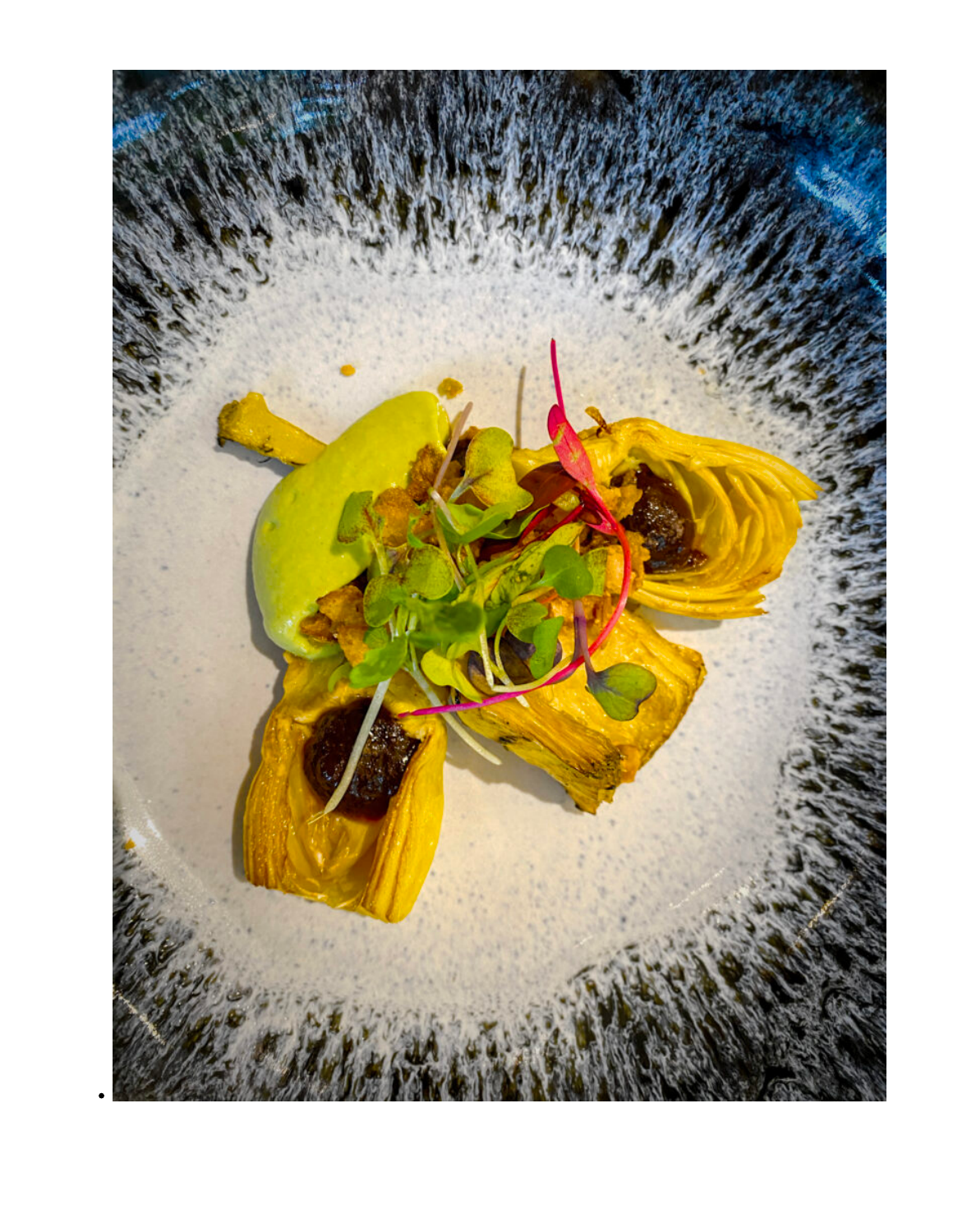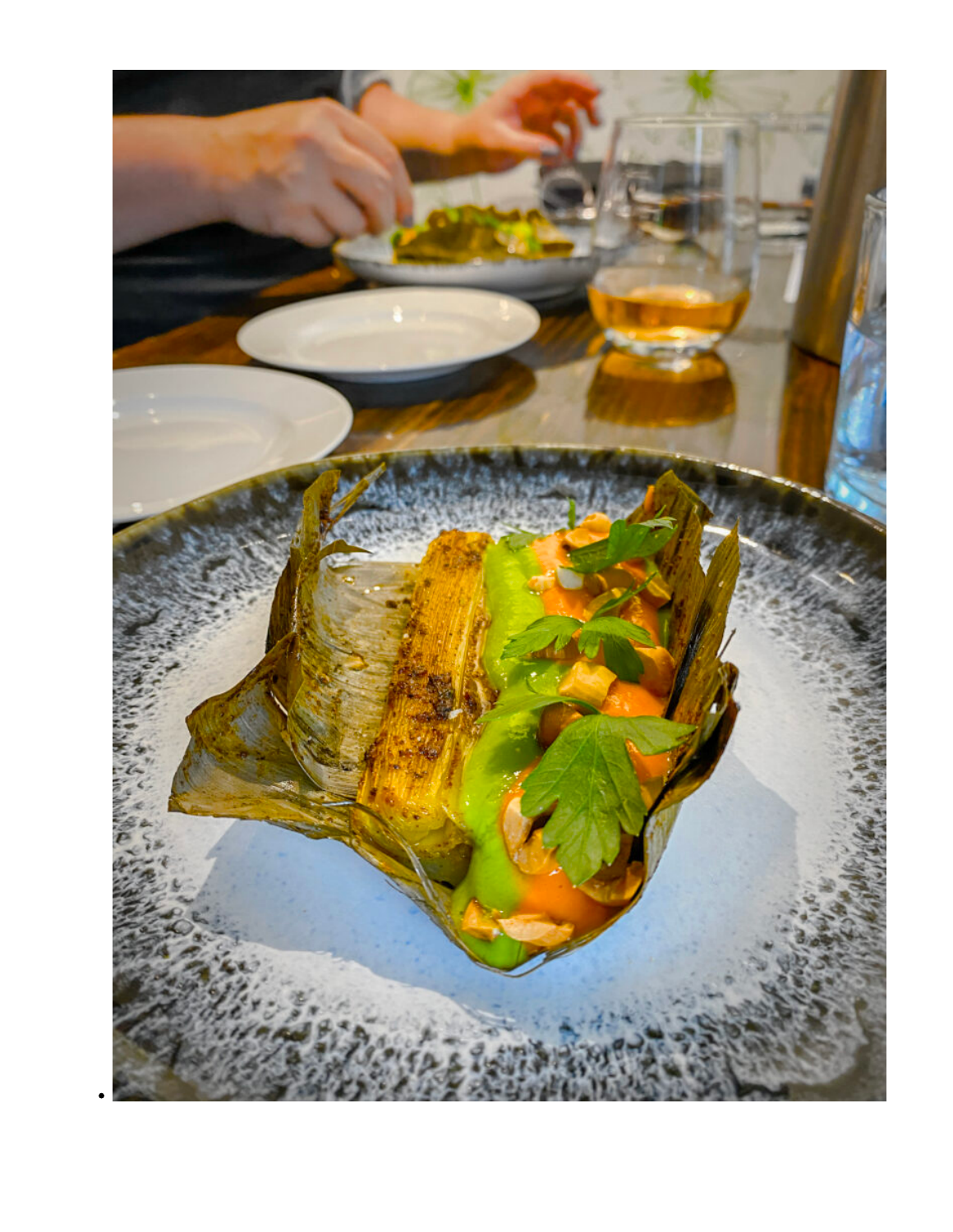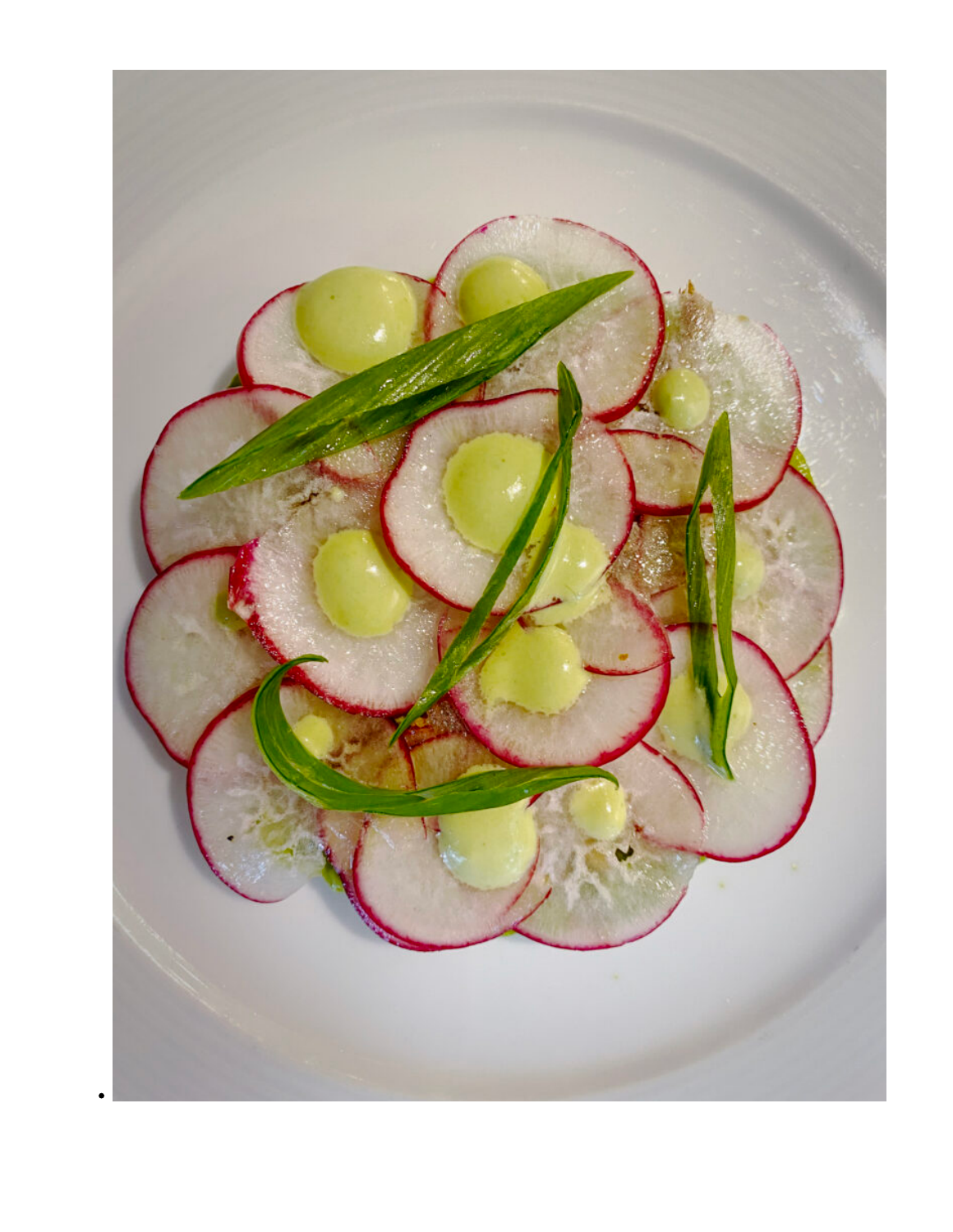The creativity of each dish skyrocketed from there. The first course was a leek cooked in a banana leaf (which we slid off onto a separate plate), with parsley emulsion, bell pepper couli and toasted hazelnuts. The typically tough leek was softened, the hazelnuts gave it a crunch and the parsley was unusually distinct. The second course, a cucumber ceviche topped with sliced radishes, was served with a cucumber dill sauce, avocado and lime crema. Dill is one of my secret favorite ingredients, and the lime crema really took it to the next level, making me feel like I was on a mountaintop in Peru.

Between the third course — seared artichoke hearts with artichoke emulsion, black olive caramel and crispy shallots — and the fourth course (which I'll return to), we were given a palate-cleansing fennel sorbet. Who makes a perennial herb into a sorbet? It was surprisingly accurate to the taste of fennel, yet also sweetly palatable (as well as cleansing).



It was the fourth and main course, however, that did me in: a Hearts of Palm "No-Crab" Cake. Served with a spicy dill remoulade and roasted red pepper salsa, it mimicked the very taste and texture of crab cakes. It's hard to choose a favorite among the plates, but this might have been my favorite.

We ended the experience with a Lemon Tart, served with seasonal berries, lemon gel and a marsala cookie; it was light, zesty and refreshing. Basically a health food. Best of all, the five courses were of the Goldilocks variety  $-$  "just right" in size  $-$  allowing us to get our fill without needing to be wheeled out after dinner.